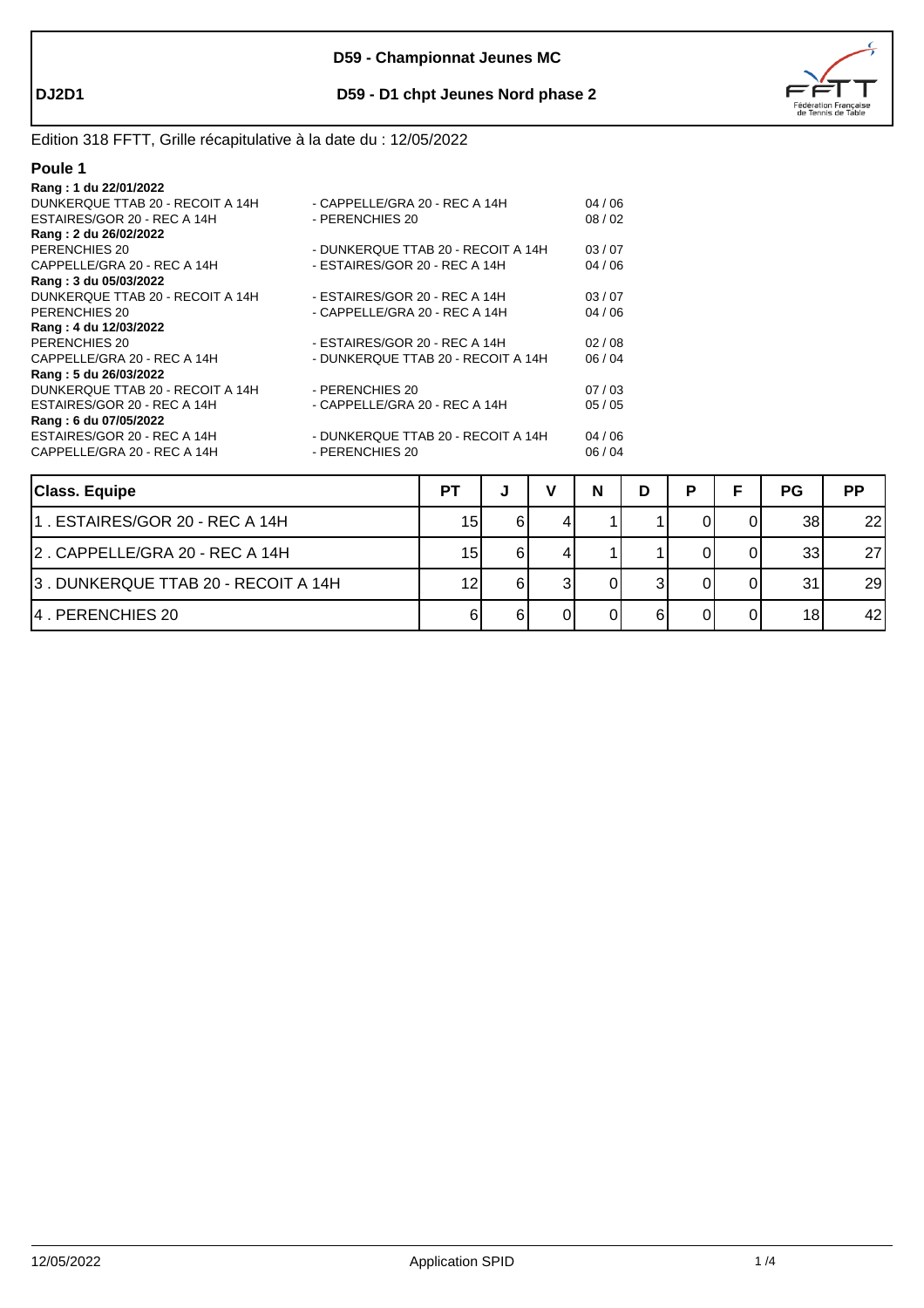



# Edition 318 FFTT, Grille récapitulative à la date du : 12/05/2022

| Poule <sub>2</sub>           |                                |         |
|------------------------------|--------------------------------|---------|
| Rang: 1 du 22/01/2022        |                                |         |
| MARCQ TT 20                  | - LA MADELEINE US 20           | 07/03   |
| COMINES PPC 20 - REC A 14H   | $-$ null                       | null    |
| LYS LM CP 20 RECOIT A 14H    | $-$ null                       | null    |
| LEERS OSTT 20 - RECOIT A 14H | - LILLE METR TT 20 - REC A 14H | 10/F    |
| Rang: 2 du 26/02/2022        |                                |         |
| LA MADELEINE US 20           | - LEERS OSTT 20 - RECOIT A 14H | 04/06   |
| LILLE METR TT 20 - REC A 14H | - LYS LM CP 20 RECOIT A 14H    | 00/10   |
| null                         | - COMINES PPC 20 - REC A 14H   | null    |
| null                         | - MARCQ TT 20                  | null    |
| Rang: 3 du 05/03/2022        |                                |         |
| MARCQ TT 20                  | - null                         | null    |
| COMINES PPC 20 - REC A 14H   | - LILLE METR TT 20 - REC A 14H | 07/03   |
| LYS LM CP 20 RECOIT A 14H    | - LEERS OSTT 20 - RECOIT A 14H | 01/09   |
| LA MADELEINE US 20           | $-$ null                       | null    |
| Rang: 4 du 12/03/2022        |                                |         |
| LYS LM CP 20 RECOIT A 14H    | - LA MADELEINE US 20           | 06/04   |
| LEERS OSTT 20 - RECOIT A 14H | - COMINES PPC 20 - REC A 14H   | 10/00   |
| LILLE METR TT 20 - REC A 14H | - MARCQ TT 20                  | 03/07   |
| Rang: 5 du 26/03/2022        |                                |         |
| MARCQ TT 20                  | - LEERS OSTT 20 - RECOIT A 14H | 02/08   |
| COMINES PPC 20 - REC A 14H   | - LYS LM CP 20 RECOIT A 14H    | 01/09   |
| null                         | - LILLE METR TT 20 - REC A 14H | null    |
| LA MADELEINE US 20           | - null                         | null    |
| Rang: 6 du 09/04/2022        |                                |         |
| LILLE METR TT 20 - REC A 14H | - null                         | null    |
| LEERS OSTT 20 - RECOIT A 14H | - null                         | null    |
| COMINES PPC 20 - REC A 14H   | - LA MADELEINE US 20           | 05/05   |
| LYS LM CP 20 RECOIT A 14H    | - MARCQ TT 20                  | 06 / 04 |
| Rang: 7 du 07/05/2022        |                                |         |
| MARCQ TT 20                  | - COMINES PPC 20 - REC A 14H   | 06/04   |
| null                         | - LYS LM CP 20 RECOIT A 14H    | null    |
| null                         | - LEERS OSTT 20 - RECOIT A 14H | null    |
| LA MADELEINE US 20           | - LILLE METR TT 20 - REC A 14H | 05/05   |

| <b>Class. Equipe</b>            | <b>PT</b>       | J    | v | N | D | P | F | <b>PG</b> | <b>PP</b>      |
|---------------------------------|-----------------|------|---|---|---|---|---|-----------|----------------|
| 1. LEERS OSTT 20 - RECOIT A 14H | 15 <sub>1</sub> | 51   |   |   |   |   |   | 43        | $\overline{7}$ |
| 2. LYS LM CP 20 RECOIT A 14H    | 13 <sub>l</sub> | 51   |   |   |   |   |   | 32        | 18             |
| 3. MARCQ TT 20                  | 11              | 51   |   |   |   |   |   | 26        | 24             |
| 4. COMINES PPC 20 - REC A 14H   |                 | .5 I |   |   |   |   |   | 17        | 33             |
| 5. LA MADELEINE US 20           |                 |      |   |   |   |   |   | 21        | 29             |
| 6. LILLE METR TT 20 - REC A 14H |                 | 51   |   |   |   |   |   | 11        | 39             |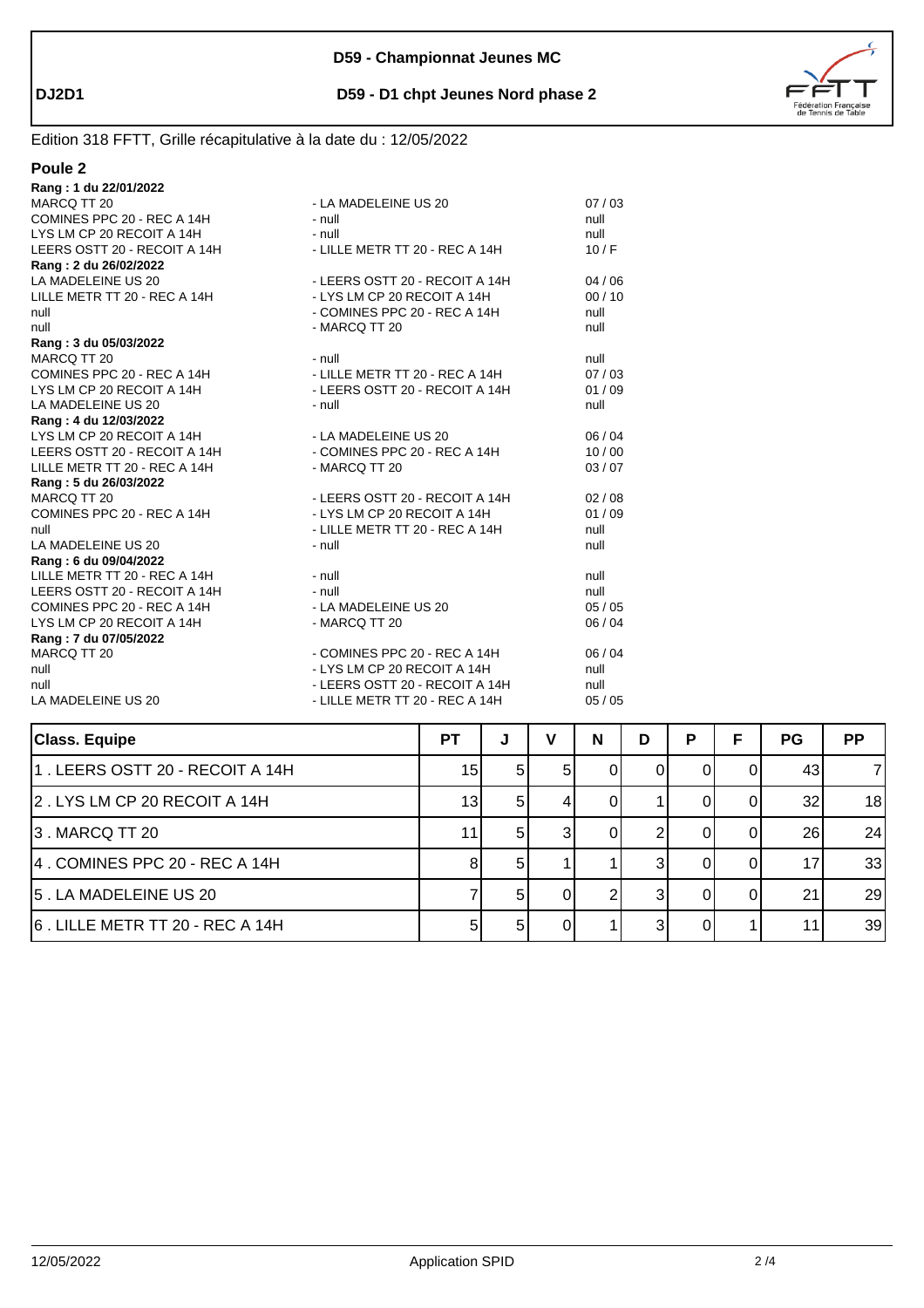

### **DJ2D1 D59 - D1 chpt Jeunes Nord phase 2**

# Edition 318 FFTT, Grille récapitulative à la date du : 12/05/2022

| 1 I<br>I |  |
|----------|--|
|          |  |

| Rang: 1 du 22/01/2022       |                               |       |
|-----------------------------|-------------------------------|-------|
| LEWARDE PPC 20 - REC A 14H  | - BRUILLE CTT 20 - REC A 14H  | 05/05 |
| PROVILLE ASL 20 - REC A 14H | - ORCHIES AL 20               | 05/05 |
| Rang: 2 du 26/02/2022       |                               |       |
| ORCHIES AL 20               | - LEWARDE PPC 20 - REC A 14H  | 04/06 |
| BRUILLE CTT 20 - REC A 14H  | - PROVILLE ASL 20 - REC A 14H | 03/07 |
| Rang: 3 du 05/03/2022       |                               |       |
| LEWARDE PPC 20 - REC A 14H  | - PROVILLE ASL 20 - REC A 14H | 05/05 |
| ORCHIES AL 20               | - BRUILLE CTT 20 - REC A 14H  | 05/05 |
| Rang: 4 du 12/03/2022       |                               |       |
| ORCHIES AL 20               | - PROVILLE ASL 20 - REC A 14H | 04/06 |
| BRUILLE CTT 20 - REC A 14H  | - LEWARDE PPC 20 - REC A 14H  | 07/03 |
| Rang: 5 du 26/03/2022       |                               |       |
| LEWARDE PPC 20 - REC A 14H  | - ORCHIES AL 20               | 04/06 |
| PROVILLE ASL 20 - REC A 14H | - BRUILLE CTT 20 - REC A 14H  | 09/01 |
| Rang: 6 du 07/05/2022       |                               |       |
| PROVILLE ASL 20 - REC A 14H | - LEWARDE PPC 20 - REC A 14H  | 07/03 |
| BRUILLE CTT 20 - REC A 14H  | - ORCHIES AL 20               | 05/05 |
|                             |                               |       |

| <b>Class. Equipe</b>           | РT |    | N | D | P | <b>PG</b>       | <b>PP</b> |
|--------------------------------|----|----|---|---|---|-----------------|-----------|
| 1. PROVILLE ASL 20 - REC A 14H | 16 |    |   |   |   | 39              | 21        |
| 2. ORCHIES AL 20               | 11 |    |   |   |   | 29              | 31        |
| 3. BRUILLE CTT 20 - REC A 14H  | 11 |    |   |   |   | 26 <sub>1</sub> | 34        |
| 14. LEWARDE PPC 20 - REC A 14H | 10 | 61 |   |   |   | 26              | 34        |